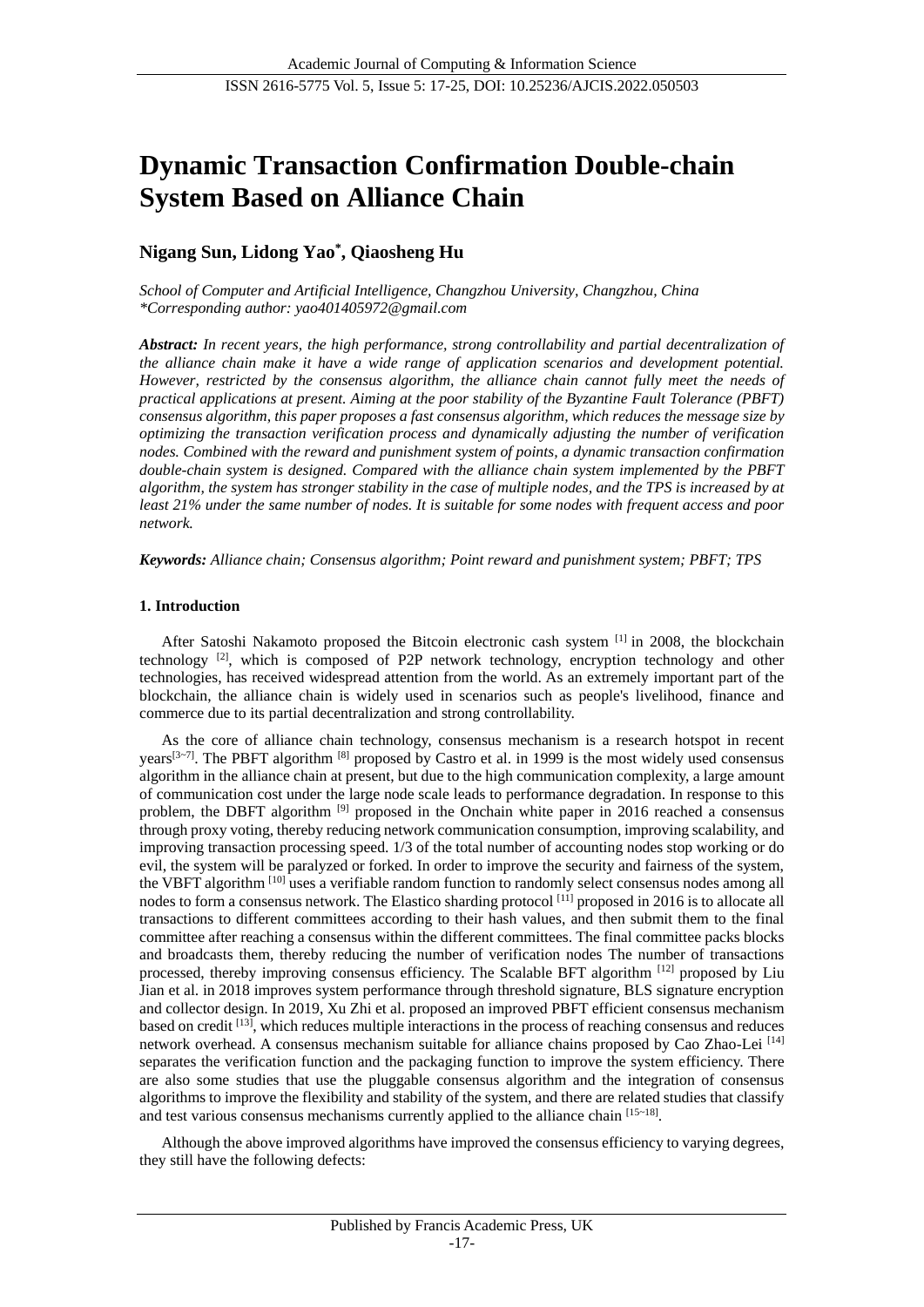1) While improving consensus efficiency, system security is inevitably reduced.

2) Some algorithms have system architecture incompatibility problems, and there are fewer consensus algorithms to choose from in actual projects.

In response to the above problems, this paper proposes a dual-chain system for dynamic transaction confirmation. The verification chain is used for the preliminary verification of transactions. If the verification node doubts the transaction, the transaction will be reviewed, and the exchange will be stored in the block information and review. The information is packaged and submitted to the review chain for final confirmation. Among them, the consensus algorithm part saves communication costs by optimizing the transaction verification process. The master node adjusts the number of transaction verification nodes according to the current transaction volume,and combines the point reward and punishment system to distinguish normal nodes and malicious nodes, and increases the evil counter to increase the cost of repeated evil.

#### **2. Dynamic Transaction Confirmation Double-chain System**

#### *2.1. Transaction Confirmation and Review Process*

The dynamic transaction confirmation alliance chain system is a dual-chain system architecture: a verification chain and a review chain. Among them, the verification chain stores the transaction information and voting information successfully on the chain in the transaction confirmation stage, and the review chain stores the wrong transaction information and review information. Nodes are divided into three categories: master nodes, user nodes, and validating nodes. The master node is responsible for packing blocks and adjusting the k value of the current system (the number of nodes required for transaction confirmation). It can be increased or decreased, but the increase or decrease ratio cannot exceed 10%. The result is rounded down and released to the other validator nodes serve as master nodes in sequence, and the term is one block.

The verification chain verification transaction steps are as follows:

1) The master node broadcasts the k value to the validating nodes. If the verification node does not receive the k value within the specified time, it will broadcast no-k information to other verification nodes, and  $\left(\frac{2}{3}n+1\right)$ no-k messages are received, it will replace the next master node.

2) The user broadcasts the transaction information to the verification node, and the transaction is stored in the transaction pool. If the verification node verifies the transaction is correct, it will put the transaction into the verified transaction set and broadcast the confirmation information. When the master node receives k confirmation messages, it considers that the transaction is correct, and puts it into the packaged transaction queue. After t time, the transaction in the queue is packaged into a block, and the block information is sent to other verification nodes. Block information includes transaction information, version information, k value, voting information, etc.

3) After the verification node receives the block information, it traverses and compares its own transaction pool and the verified transaction set. If the transaction information in the block is in the verified transaction set, it will be skipped. If the transaction has not been verified by itself in the transaction pool, the verification will be taken out. If the transaction information is incorrect, the master node will be challenged and the application will enter the review stage. If the transaction is correct, update its own blockchain.



*Figure 1: Dynamic transaction confirmation flow chart*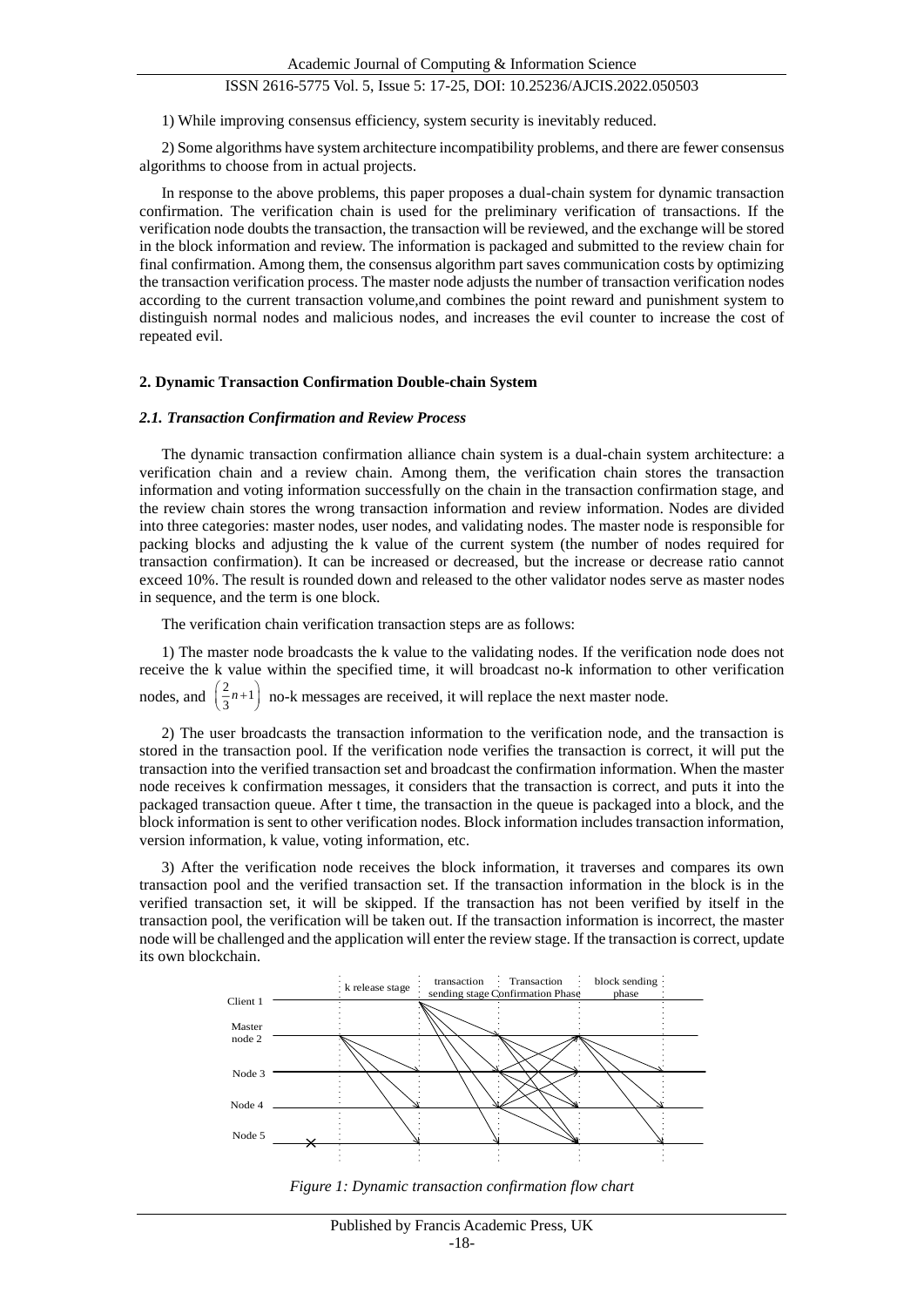The dynamic transaction confirmation process is shown in Figure 1.

The censorship chain censors the questioned transaction steps as follows:

1) The verification node receives the block information sent by the master node in the block sending stage, and compares it with the verified transaction set through the local transaction pool.

2) If the master node does not process the challenge information and the number of challenge information received from other verification nodes exceeds 2n/3, the next master node will be replaced according to the system preset.

3) If the master node receives the challenge information raised by at least one verification node, it will enter the review stage.

4) The master node broadcasts the questioned block information and the position of the questioned transaction to the whole network, which requires the entire network nodes to conduct PBFT consensus. If more than 2n/3 verification node confirms the transaction error, the block information and review information will be packaged into a new Block commit review chain.

5) Change the master node to enter the next consensus cycle.

#### *2.2. Point Pool and Reward and Punishment System*



*Figure 2: Dynamic transaction confirmation points rules*

Because the master node has the function of packing blocks and adjusting the k value in this system, the authority of the master node is greater than that of the ordinary verification node. In the PBFT consensus, the consistency of the blockchain system is mainly ensured through two state synchronizations, while the dynamic transaction confirmation mechanism only performs one state synchronization process in order to reduce the number of communications and transaction delays, so the reward and punishment system must be used in addition to the confirmation mechanism. Force all nodes in the entire network to jointly maintain system security, and use the form of a point pool to distinguish between normal nodes and malicious nodes. Since the nodes in the consortium chain can have a one-toone mapping relationship with entities, it is possible to use economic games to motivate all nodes to jointly maintain system security by linking points with personal economic rewards or punishments, and to restrict nodes from doing evil, increase the cost of doing evil, and the point system as shown in figure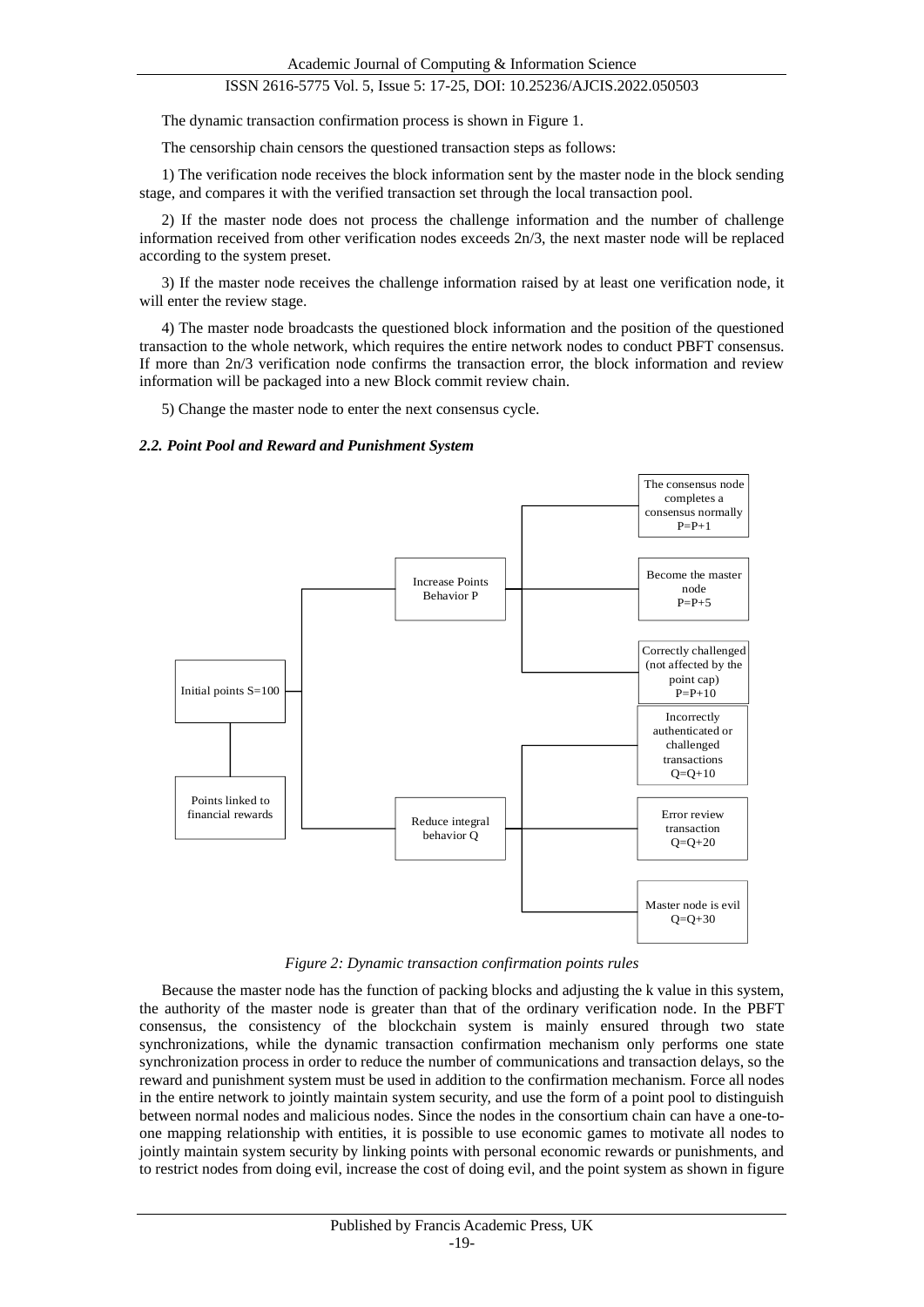2.

In order to prevent a node from becoming a normal node again through a series of extra points behaviors after doing evil, thus causing the problem of low cost of doing evil, the concept of a counter for the number of times of node evil is introduced into the punishment mechanism, in which the point S and the increase point behavior P, the reduction point behavior Q And the relationship between the number of times of evil is shown in Equation 1.

$$
S = S + P - QT \tag{1}
$$

Therefore, the loss of points caused by repeated acts of evil will become larger and larger until the point S is lower than 0 for one act of evil, thus being kicked out of the consensus node set.

#### *2.3. The Role of Dynamically Adjusting the K Value*

In the transaction confirmation stage, transactions confirmed by k consensus nodes will be packaged into blocks and put on the chain, so the value of k directly affects the delay and security of transaction confirmation. It is easy to know that when the value of k is larger, it means that the transaction needs to reach a higher degree of consensus of the entire network, and it has stronger security, but if some nodes are offline or under poor network conditions, the transaction cannot be received. When verification or confirmation information cannot be sent, the entire network does not reach the number of k nodes required for confirmation, and the transaction will be put on hold to cause system congestion. At this time, the delay of the transaction will increase sharply, and even a consensus cannot be reached in the end. Conversely, the smaller the k value, the smaller the number of malicious nodes that need to make the transaction wrongly confirmed and put on the chain, and the greater the probability of doing evil. Even if the wrong transaction is questioned and censored in the block, it will affect the system throughput, increase network resources and storage overhead, and thus affect the stability of the entire system. Therefore, a k value that can be changed flexibly is needed to balance the performance, security and stability of the system, so that the system has better flexibility and is suitable for various application scenarios, especially those with variable transaction volumes.

Since the value of k affects the performance, security and stability of the blockchain system, and the value of k is adjusted by the master node, the authority of the master node is greater than that of ordinary verification nodes, and the reward and punishment system does not do anything for the master node to maliciously adjust the k value. Therefore, in order to conform to the idea of decentralization and reduce the probability of the master node doing evil, the dynamic transaction confirmation mechanism design master node can only propose to reduce or increase the k value, and the range of each reduction or increase shall not be higher than 10%, thereby limiting the permissions of the master node. Because of the fast block generation speed of the alliance chain, the k value can be reduced to 0.53 times or increased to 1.77 times of the original in 12s (6 block time). Even if the malicious master node maliciously adjusts the k value in the reverse direction, multiple consecutive malicious master nodes are required to ensure the impact on the system. Therefore, dynamically adjusting the k value not only ensures the flexibility of the system, but also improves its security.

#### **3. Experimental Design**

#### *3.1. System Performance*

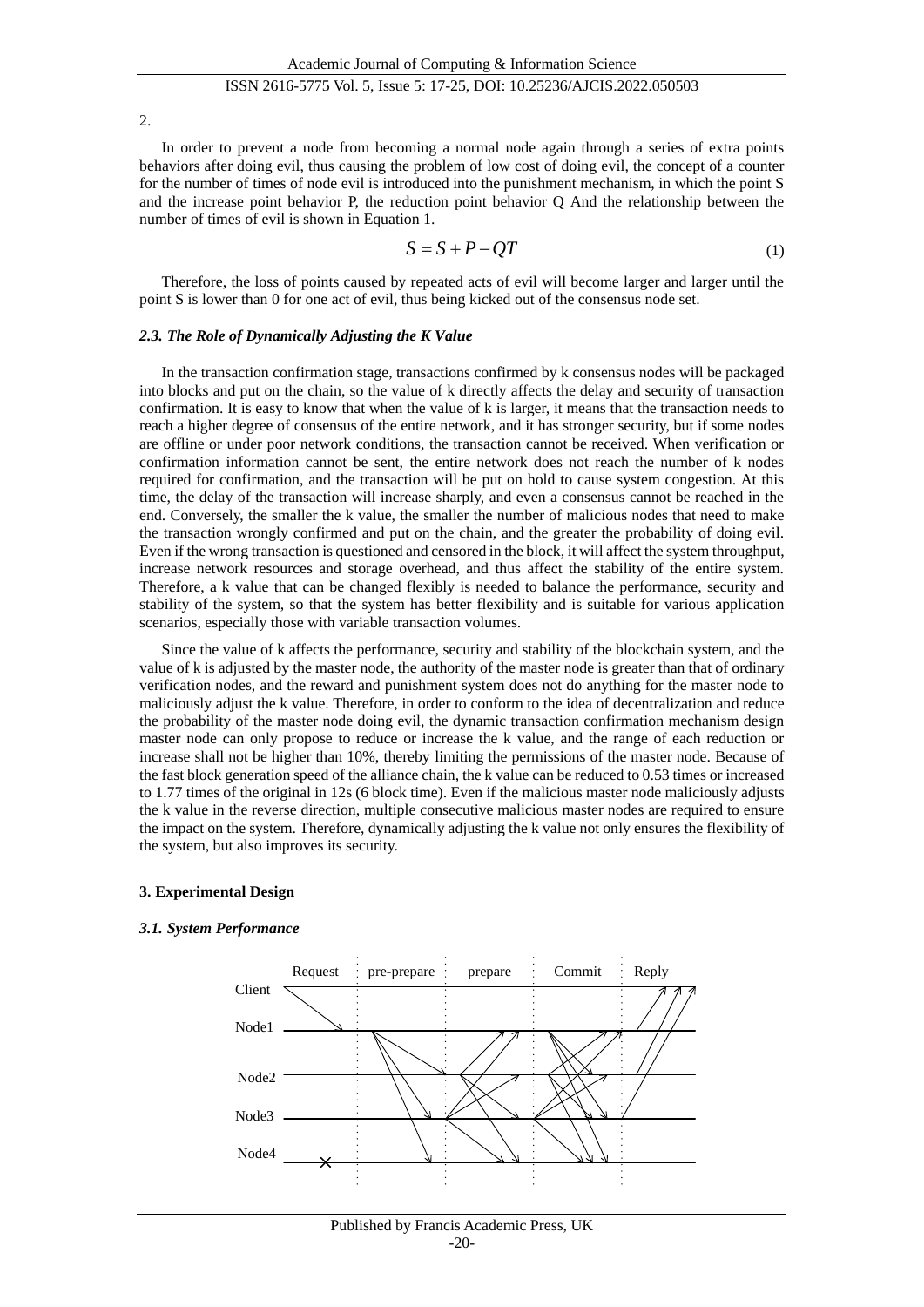#### *Figure 3: PBFT consensus flow chart*

It is assumed that the time for a node to process a message is fixed as a, and the time for information transmission is fixed and t. The time to complete a message confirmation in PBFT consensus is set to *T*2 . The PBFT process is shown in Figure 3.

In the dynamic transaction confirmation consensus algorithm, the time to complete a consensus is set to  $T_1$ . According to the dynamic transaction confirmation consensus flow chart, the algorithm complexity of reaching a consensus is calculated as shown in Equation 2.

$$
T_1 = 4t + (k+2)a
$$
 (2)

According to the PBFT consensus flow chart, the time to complete a consensus is shown in Equation 3.

$$
T_2 = 5t + (\frac{4}{3}n + 3)a
$$
 (3)

From (3)-(2), formula (4) is obtained.

$$
T_2 - T_1 = t + \left(\frac{4}{3}n + 1 - k\right)a\tag{4}
$$

Therefore, the performance efficiency of the dynamic transaction confirmation consensus algorithm is better than that of the PBFT algorithm. The specific value is determined by the message transmission time t, the number of nodes n, the value of k, and the message processing time of a.

In addition, if the value of k is set to  $k_1, k_2$ , then for different k values, the time difference for completing a message confirmation, that is, the reduced transaction confirmation delay is shown in Equation 5.

$$
\Delta T = |k_2 - k_1|a \tag{5}
$$

So, changing the value of k in the dynamic transaction confirmation mechanism can indeed affect transaction latency, but since the value of a is usually measured in milliseconds, the impact on system throughput is limited.

#### *3.2. Stability*

For the dynamic transaction confirmation mechanism, the number of messages that need to be sent to complete one transaction information confirmation is shown in Equation 6.

$$
S_1 = (n-1)^2 + 2n - 3 \Delta T = |k_2 - k_1|a \tag{6}
$$

The number of messages that the PBFT algorithm needs to send to complete a transaction confirmation is shown in Equation 7.

$$
S_2 = 2(n-1)^2 + 2n - 2 \tag{7}
$$

It can be seen from the above that the number of messages required by the PBFT algorithm to complete a consensus is about twice that of the dynamic transaction confirmation mechanism. Under the same computer and network conditions, although the dynamic transaction confirmation algorithm and the PBFT algorithm are both affected by the network scale (the number of consensus nodes), the dynamic transaction confirmation algorithm needs to send fewer messages to complete a consensus and occupies more computer resources. It has better stability, and can also reduce the consumption of network resources and storage space. In the case of correct transactions and successful consensus, the value of k does not affect its stability. However, if some verification nodes are incorrectly verified, the system will repeatedly question the transaction due to normal nodes, causing the transaction to go on the chain after "secondary verification", which will reduce the system transaction throughput until the malicious node is proposed to verify the node. The set returns to normal after that, so the value of k affects system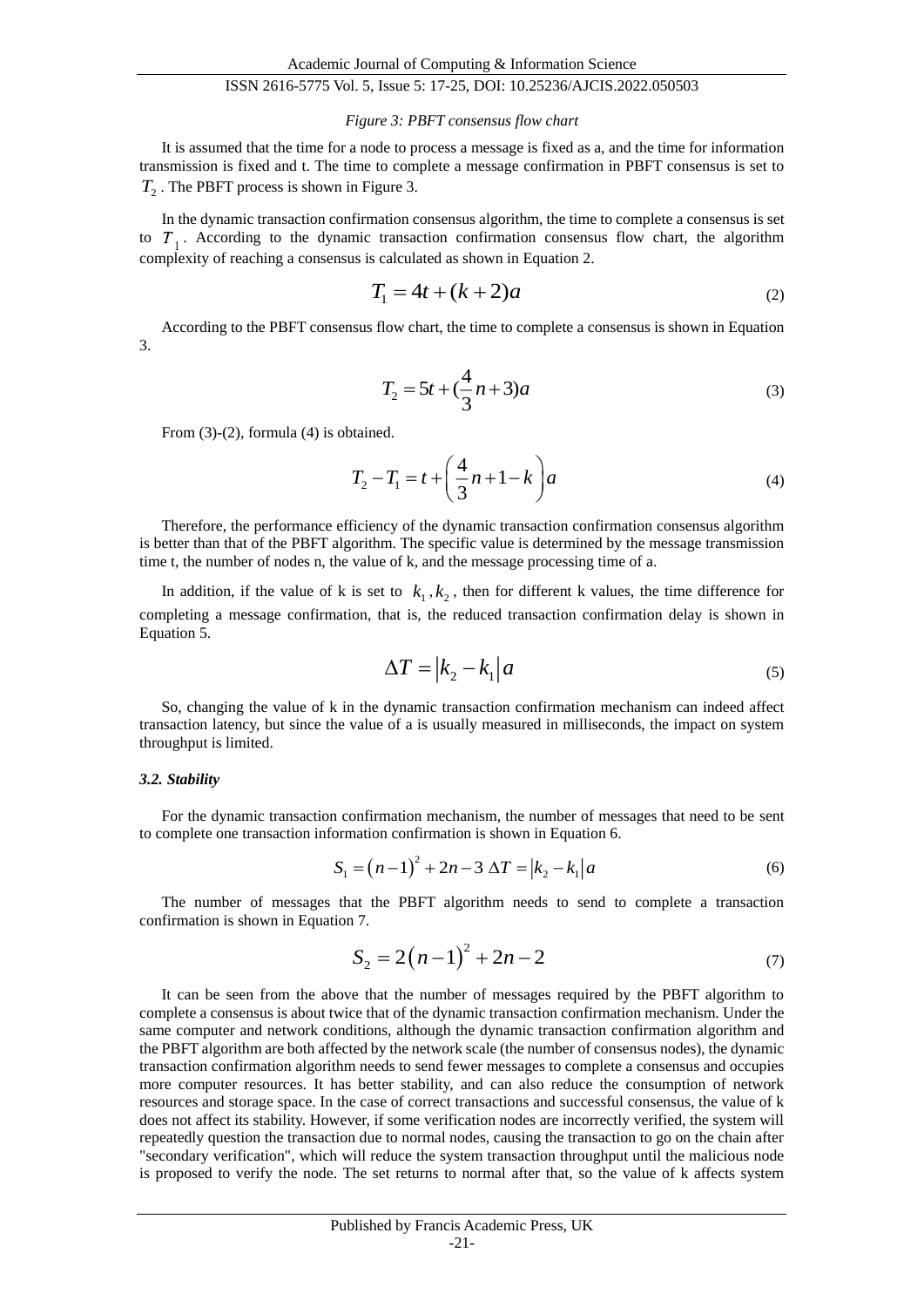stability when there are malicious nodes or erroneous transactions.

#### *3.3. Safety*

From the three parts of transaction verification, transaction questioning, and transaction review, the possible malicious ways of nodes are analyzed. First of all, for the master node, the master node is responsible for four functions: adjusting the k value, counting the number of confirmed nodes, packaging and publishing blocks, and counting the number of questioned nodes. If the master node publishes a different k value to each verification node, or does not publish the k value to some nodes, the node that has not received the k value thinks that the state is inconsistent due to the replacement of the master node. The master node is required to record the k value and voting information (confirmation node address) in the block. If the block information is found to be inconsistent, it will be deemed that the master node has done evil and the points will be deducted. The questioning information is broadcast to all nodes. If the master node does not process it, the next master node will also process it. Second, for the verification node, the verification node is responsible for the two responsibilities of verifying the transaction and questioning the transaction. Incorrectly verifying transactions will be regarded as reducing points and deducting points, and the verification nodes will be incentivized to check every transaction on the blockchain by rewarding points. As for the instability of the system caused by the reverse adjustment of the k value by the master node, the impact on the blockchain is limited, and it requires a huge cost of doing evil. From this, it can be preliminarily concluded that the system is safe and practical.

In addition, the value of k determines the number of confirmations required for the transaction to be on the chain. Obviously, when the value of k is larger, the more confirmations are required, the more malicious nodes are required to complete an error on the chain, and the greater the cost of doing evil. big. Therefore, the value of k affects the security of the system.

### **4. Experimental Design**

#### *4.1. Lab Environment*

The simulation system is written in C++ and uses multi-threading to simulate clients and nodes. In this test, one client is used to continuously send transactions, multiple consensus nodes and one master node. This system has three parts: transaction module, consensus module and review module. The performance, security and stability of the system will be evaluated through system throughput, transaction delay, review rate and the number of nodes that can be carried. The detailed configuration is shown in Table 1.

| Software and hardware environment | Configure                   |
|-----------------------------------|-----------------------------|
| <b>CPU</b>                        | 2.6 GHz Intel Core i7-9750H |
| <b>RAM</b>                        | 16GB 2667 MHz DDR4          |
| System                            | Mac OS                      |

*Table 1: Software and hardware environment configuration*

#### *4.2. Purpose*

1) Test the performance of the dynamic transaction confirmation alliance chain system in performance efficiency, fault tolerance, security and network scale and compare it with the system designed based on the PBFT algorithm

2) Test the effect of k value on performance efficiency, fault tolerance, security and network scale

# *4.3. Experimental Results*

# *4.3.1. The Effect of K Value on Performance Efficiency*

Based on the dynamic transaction confirmation system, the consensus process is modified to PBFT consensus, and the control variables ensure that the two are the same in other aspects, without affecting the experimental data. The final measured data is shown in Figure 4.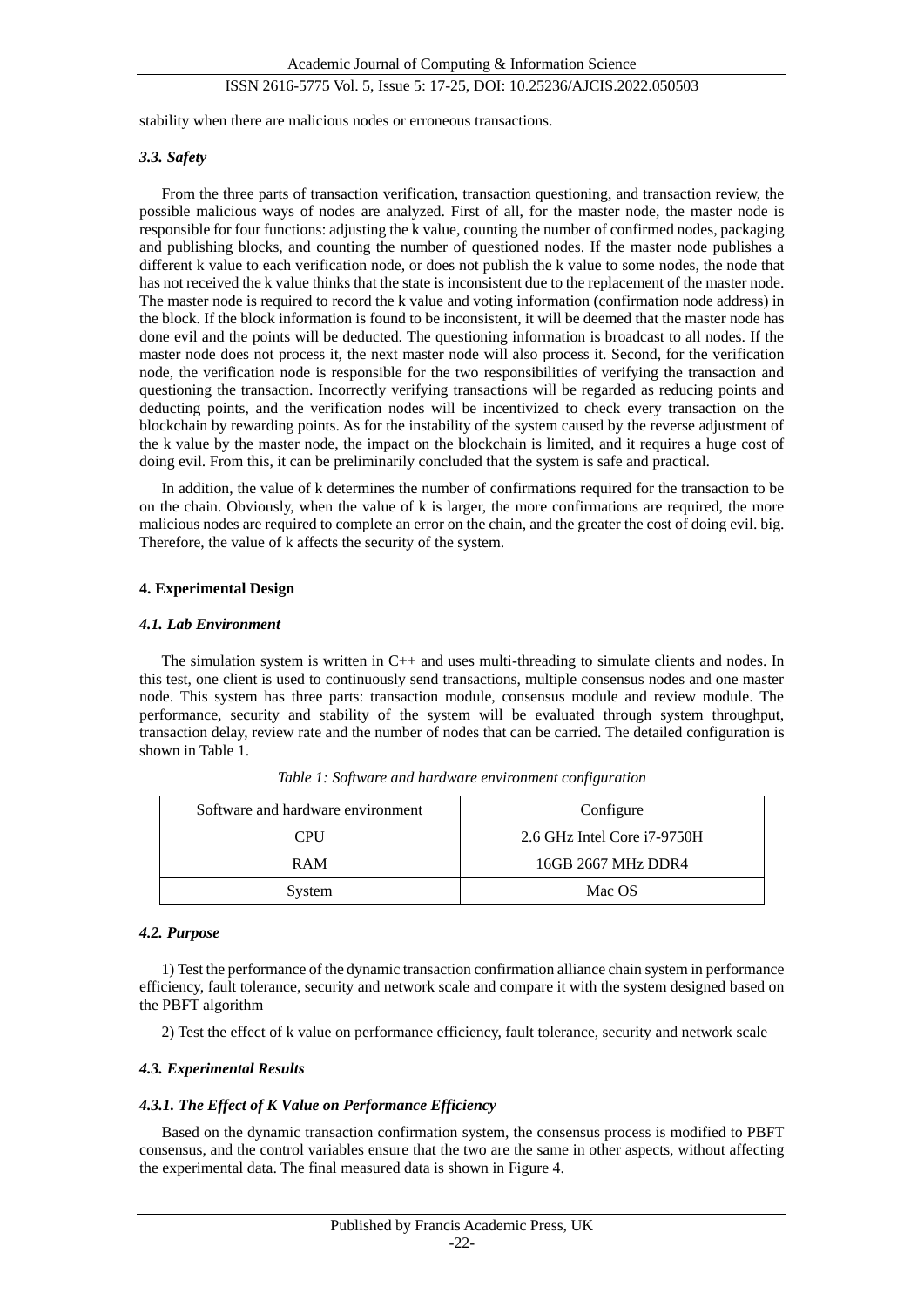Academic Journal of Computing & Information Science





*Figure 4: Dynamic transaction confirmation system, number of PBFT nodes and changes in TPS*

As can be seen from the above figure, when the number of nodes is 4, the TPS of the dynamic transaction confirmation system  $(k=2)$  is smaller than that of the PBFT algorithm, because the number of nodes required to be confirmed and submitted by the PBFT algorithm is also 2, and the dynamic transaction The structure of the validation system is more complex. In addition, when the number of nodes is small, the resources of both parties are not much, and the dynamic transaction confirmation system is not dominant in comparison. In the case of an increase in the number of nodes, the dynamic transaction confirmation system, which occupies less system resources and has fewer message transmission times, can tolerate more nodes than the PBFT algorithm whether it is TPS or a single computer. Therefore, the dynamic transaction confirmation system does have better performance and stability.

Next, test whether the value of k will affect the TPS of the system. Set up a client to send the correct transaction, simulate 13 consensus nodes in a multi-threaded manner to receive and verify the transaction, adjust the size of the k value, test the change of the system throughput, take the average of multiple measurements, and measure the k value and the system throughput relationship is shown in Figure 5.



*Figure 5: The relationship between TPS and k value under the same number of nodes*

As can be seen from the above figure, in the case of the same number of nodes and no erroneous transactions, the size of the k value does not affect the system throughput.

#### *4.3.2. Influence of K Value on Security and Stability*

Simulate a dynamic transaction confirmation blockchain system with 13 consensus nodes. In order to facilitate the experimental test, it is assumed that there are 6 malicious nodes, and the malicious method is to incorrectly confirm the transaction so that the number of confirmations reaches the value of k, and the malicious node continuously incorrectly verifies the transaction until it is kicked out of the verification node set. The TPS of the system to complete the consensus of each block under different k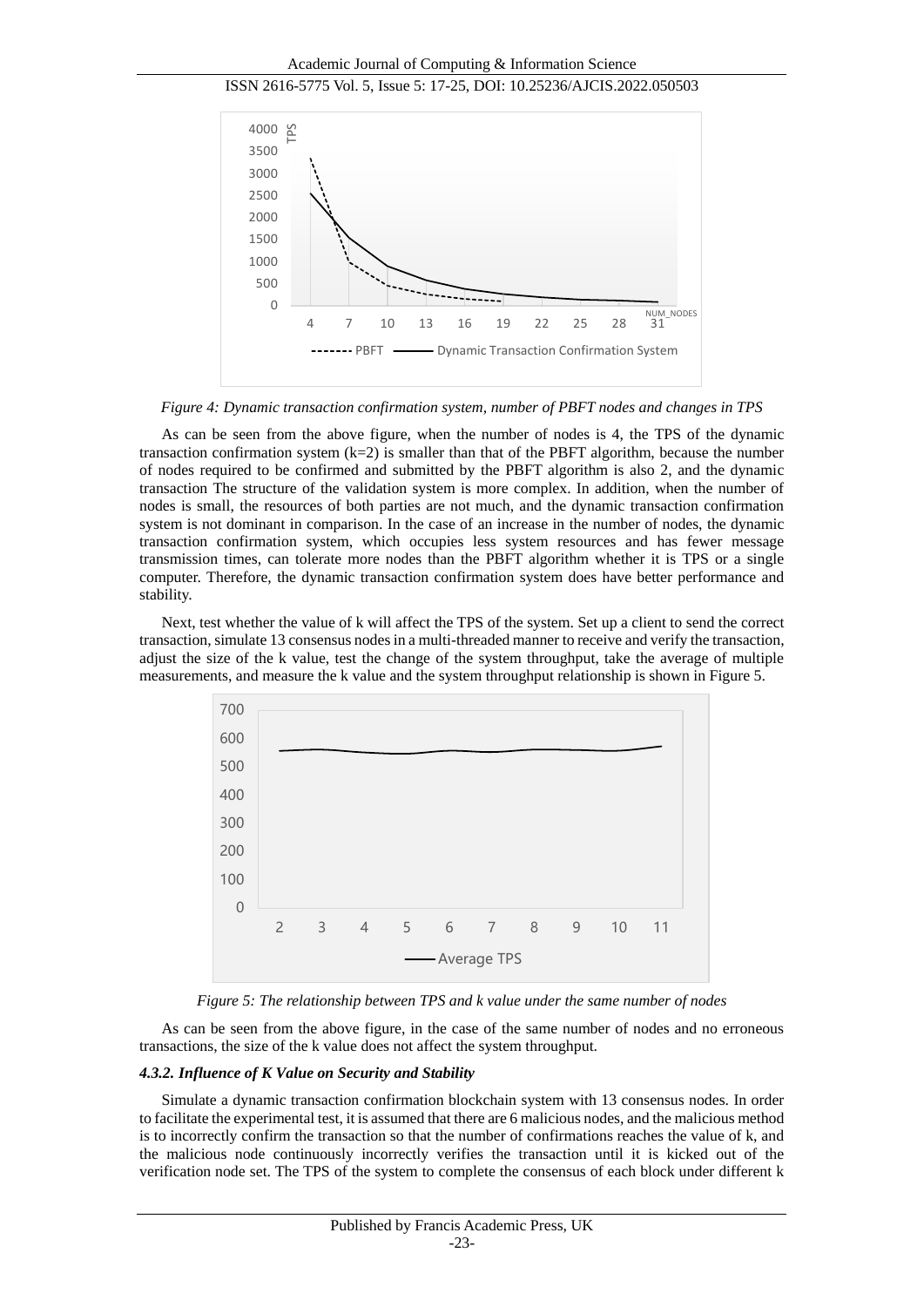values is measured, as shown in Figure 6.



*Figure 6: TPS diagram of the system under different k values*

As can be seen from the above figure, if multiple malicious nodes mistakenly confirm the transaction and make it enter the review stage, the TPS of the system will drop to 1/3 of the original, and when some malicious nodes are deducted from the consensus node set due to evil deductions, When the number of remaining malicious nodes is less than k, TPS returns to normal. The larger the value of k, the fewer blocks are affected. If the value of k is greater than the sum of malicious nodes in the network, the system will not be affected by it.

Therefore, when there are malicious verification nodes or wrong transactions are wrongly verified, the value of k does affect the stability of the system.

#### **5. Conclusions**

This paper mainly proposes and designs a dynamic transaction confirmation alliance chain system. This system is not only a consensus algorithm, but also ensures the normal operation of the system through consensus algorithms, review mechanisms, point pools, and reward and punishment systems. It has good performance in terms of scalability and scalability, and by dynamically adjusting the k value, it has more flexibility and a wider range of application scenarios, especially suitable for some nodes with frequent access and poor performance of network or node facilities. In the follow-up, we will further study the optimization and improvement of the master node election system and points system.

#### **References**

*[1] Nakamoto S. Bitcoin: A peer-to-peer electronic cash system [J]. Decentralized Business Review, 2008: 21260.*

*[2] Shen Xin, Pei Qing-qi, Liu Xue-feng. A Review of Blockchain Technology [J]. Journal of Network and Information Security, 2016, 2(11): 11-20.*

*[3] Lamport L. Paxos made simple [J]. ACM Sigact News, 2001, 32(4): 18-25.*

*[4] Ongaro D, Ousterhout J. In search of an understandable consensus algorithm [C]// 2014 {USENIX} Annual Technical Conference ({USENIX}{ATC} 14). 2014: 305-319.*

*[5] Bessani A, Sousa J, Alchieri E E P. State machine replication for the masses with BFT-SMART [C]// 2014 44th Annual IEEE/IFIP International Conference on Dependable Systems and Networks. IEEE, 2014: 355-362.*

*[6] Rocket T. Snowflake to avalanche: A novel metastable consensus protocol family for cryptocurrencies [J]. Available [online]. [Accessed: 4-12-2018], 2018.*

*[7] Aublin P L, Mokhtar S B, Quéma V. Rbft: Redundant byzantine fault tolerance [C]//2013 IEEE 33rd International Conference on Distributed Computing Systems. IEEE, 2013: 297-306.*

*[8] Castro M, Liskov B. Practical byzantine fault tolerance [C]// OSDI. 1999, 99(1999): 173-186.*

*[9] Delegated Byzantine Fault Tolerance.https://docs.neo.org/v2/docs/zh-cn/basic/technology/dbft.html. Jan. 2021*

*[10] Verifiable Byzantine Fault Tolerance.https://github.com/ontio/documentation/blob/master/vbftintro/vbft-intro.md.Jan.2021*

*[11] Luu L, Narayanan V, Zheng C, et al. A secure sharding protocol for open blockchains [C]//*